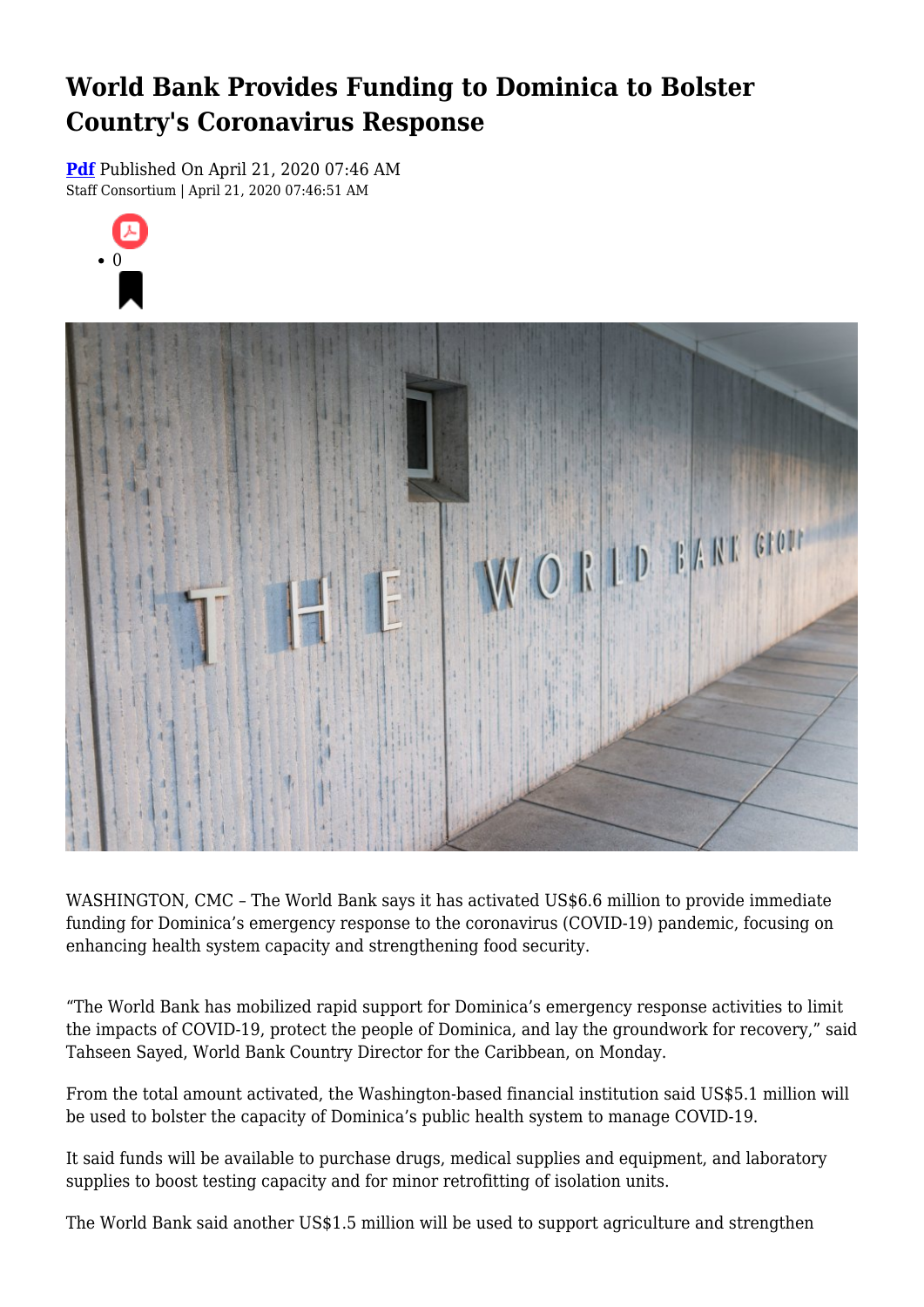national food security during the pandemic.

The bank said the intervention is targeted to reach an estimated 3,200 farmers to ensure that the local food supply chains are better able to meet the needs of the island.

The funds were mobilized under two projects using the Contingency Emergency Response Components (CERCs), the World Bank said.

It said CERCs allow funds to be reallocated from existing projects and used for emergency response activities.

"This allows countries to access resources rapidly to meet current priorities," the World Bank said.

It said US\$3 million was also reallocated from the Organization of Eastern Caribbean States (OECS) Regional Health Project and US\$3.6 million from the Emergency Agricultural Livelihoods and Climate Resilience Project.

The World Bank Group is rolling out a US\$14 billion fast-track package to strengthen the COVID-19 response in developing countries and shorten the time to recovery.

The bank said the immediate response includes financing, policy advice and technical assistance to help countries cope with the health and economic impacts of the pandemic.

The bank's International Financial Corporation (IFC) is providing US\$8 billion in financing to help private companies affected by the pandemic and preserve jobs.

International Bank for Reconstruction and Development (IBRD) and International Development Association (IDA) – two other arms of the bank – are making an initial US\$6 billion available for the health-response.

As countries need broader support, the World Bank Group said it will deploy up to US\$160 billion over 15 months to protect the poor and vulnerable, support businesses, and bolster economic recovery.

## **Get the latest news straight to your phone with the VI Consortium app.**